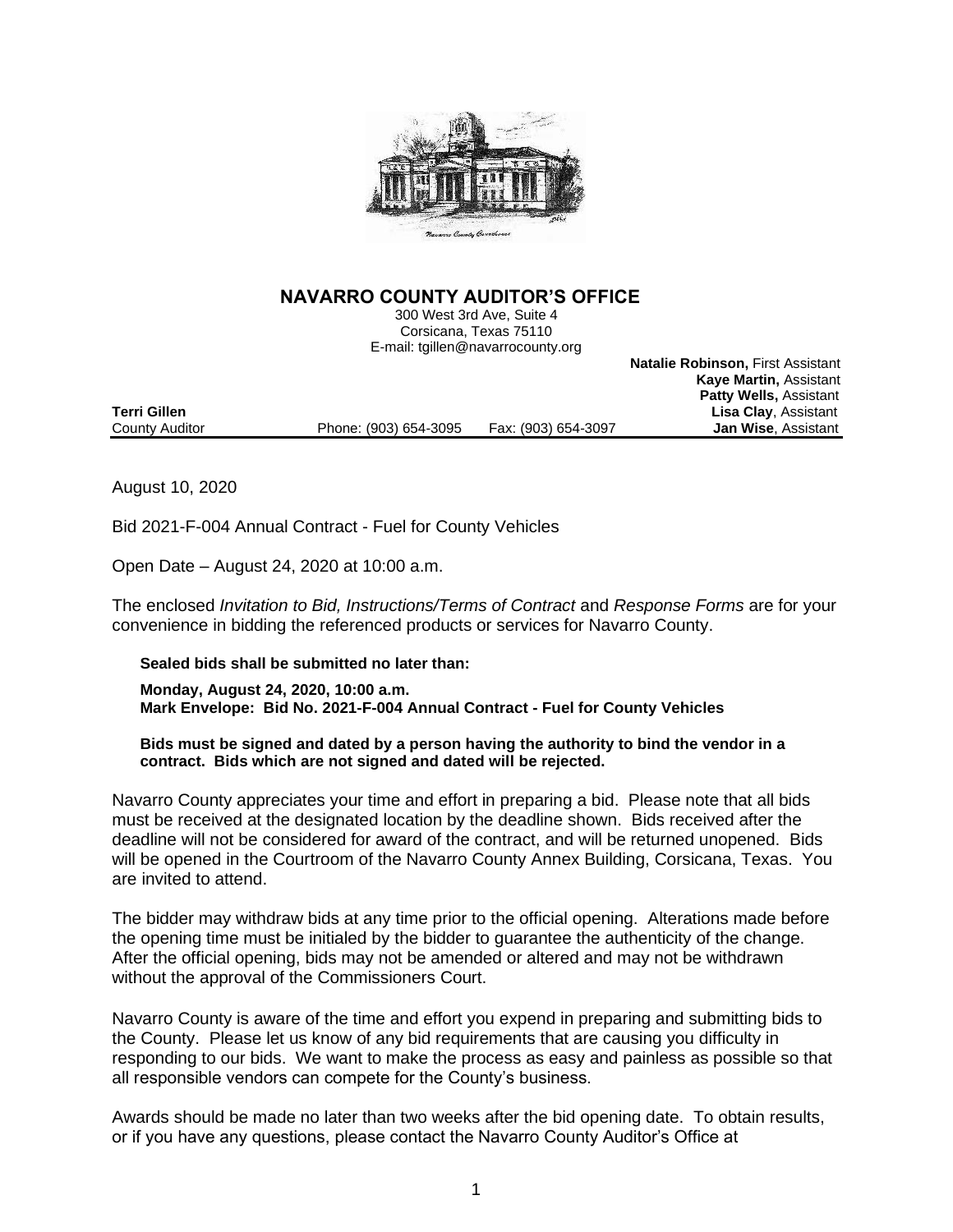903-654-3095.

By order of the Commissioners Court of Navarro County, Texas, sealed bids will be accepted for:

## **Annual Contract - Fuel for County Vehicles**

Navarro County reserves the right to reject any or all bids for the products covered in this bid request and to waive any informalities or defects in the bidding and to accept such bids as it shall deem to be in the best interest of Navarro County.

**BIDS MUST BE SUBMITTED on the forms included for that purpose on pages 10-15**. Each bid should be signed by a person having the authority to bind the vendor in a contract, placed in a sealed envelope and marked clearly on the outside as shown below:

## **Bids should be clearly marked - Bid No. 2021-F-004 Annual Contract - Fuel for County Vehicles**

BIDS SHOULD BE RETURNED to the following address on or before **Monday, August 24, 2020, no later than 10:00 a.m.**

> Navarro County Auditor's Office Navarro County Courthouse 300 West 3rd Ave, Suite 4 Corsicana, Texas 75110

## **FACSIMILE TRANSMITTALS WILL NOT BE ACCEPTED.**

**All Bids must be received in the County Auditor's Office before the opening date and time.**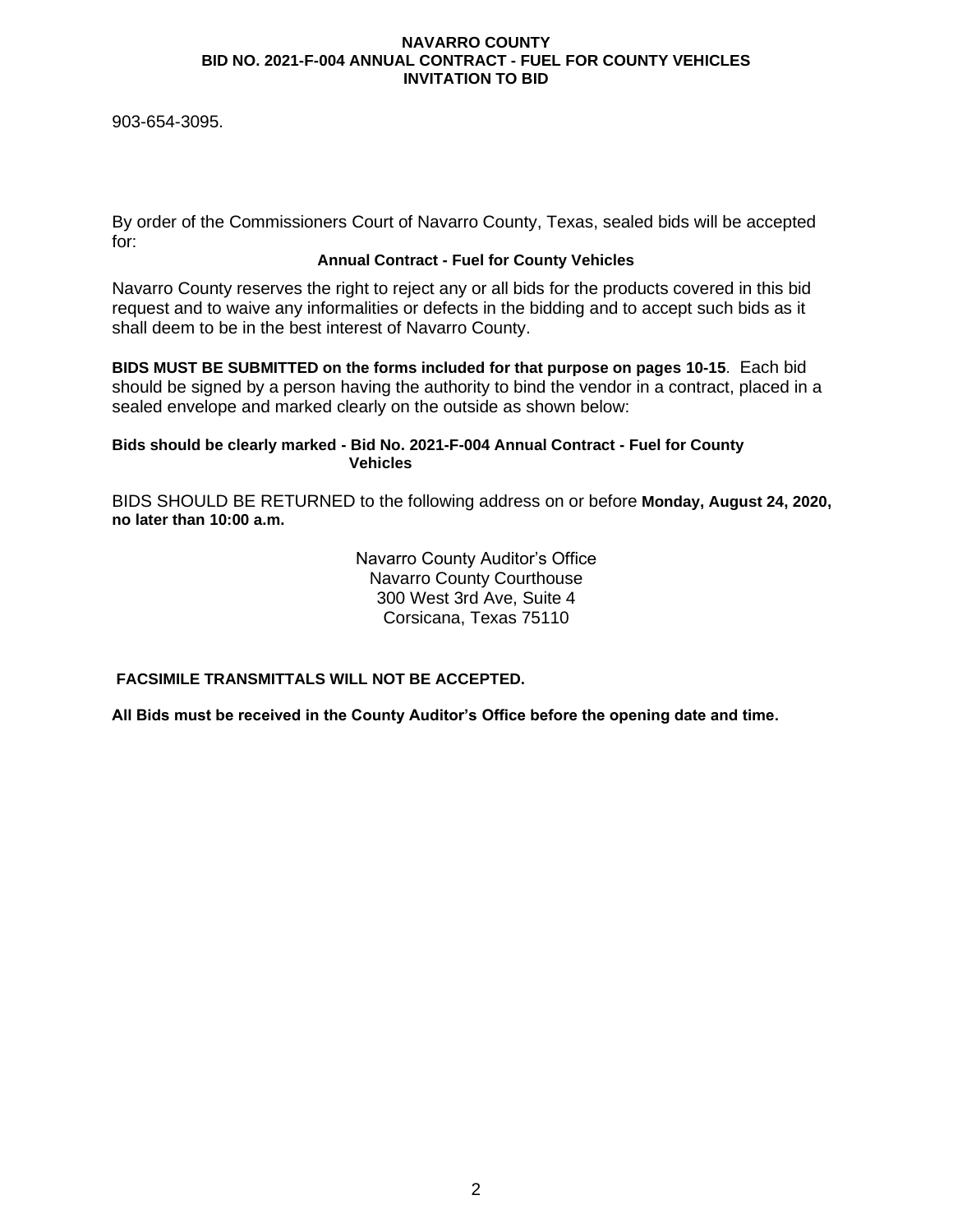Navarro County is requesting bids on Annual Contract(s) for Fuel for County Vehicles. Bids must be submitted on the attached forms. By returning this bid with a price quote, vendors certify and agree that:

**Funding:** Funds for payment have been provided through the Navarro County budget approved by the Commissioners Court for the fiscal year ending September 30, 2021.

**Late Bids:** Bids received in the County Auditor's Office after the submission deadline will be considered will be considered untimely and subject to rejection at the discretion of Navarro County on that basis alone. Navarro County is not responsible for lateness or non-delivery of mail, carrier, etc., and the date/time stamp of the County Auditor's Office shall be the official time of receipt.

**Altering Bids:** Bids cannot be altered or amended after the submission deadline. Any interlineation, alteration or erasure made before the opening time must be initialed by the signer of the bid, guaranteeing authenticity.

**Withdrawal of Bid:** A bid may not be withdrawn or canceled by the bidder without the permission of the County for a period of ninety (90) days following the date designated for the receipt of bids, and bidder so agrees upon submittal of their bid.

**Sales Tax:** Navarro County is exempt, by law, from payment of Texas Sales Tax and Federal Excise Tax.

**Contract:** This bid, when properly accepted by Navarro County, shall constitute the complete contract equally binding between the successful bidder and Navarro County. No additional terms or changes will become a part of the contract with the exception of properly executed written change orders as set forth herein.

**Change Orders:** No oral statement of any person shall modify or otherwise change, or affect, the terms, conditions or specifications stated in the resulting contract. All change orders to the contract will be made in writing by the Navarro County Auditor.

**Conflict of Interest:** No public official shall have interest in this contract, in accordance with *Vernon's Texas Codes Annotated, Local Government Code*, Title 5, Subtitle C, Chapter 171.

**Ethics:** The bidder shall not offer or accept gifts or anything of value nor enter into any business arrangement with any employee, official or agent of Navarro County.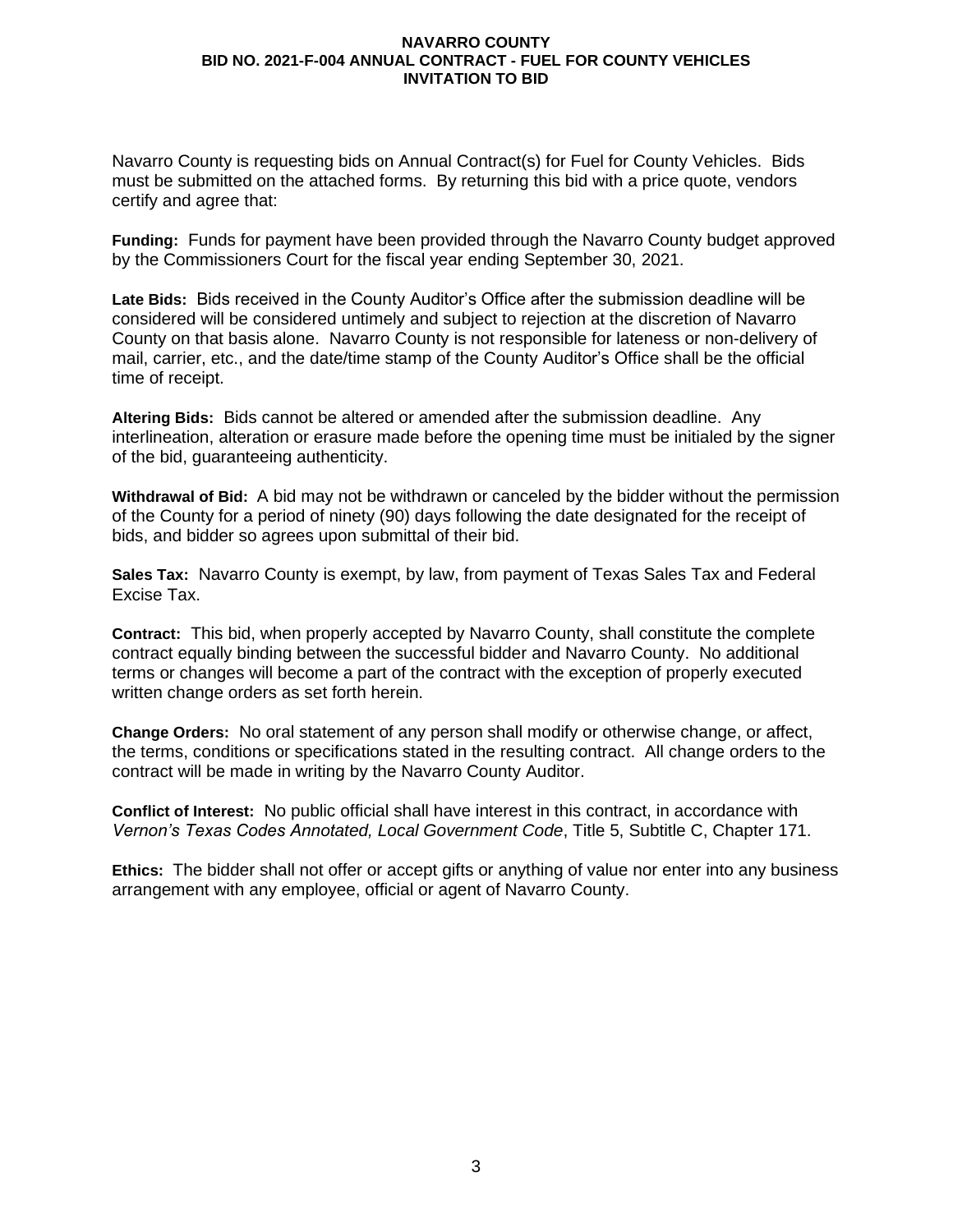**Exceptions/Substitutions:** All bids meeting the intent of this invitation to bid will be considered for award. Bidders taking exception to the specifications, or offering substitutions, shall state these exceptions in the section provided or by attachment as part of this bid. The absence of such a list shall indicate that the bidder has not taken exceptions and shall hold the bidder responsible to perform in strict accordance with the specifications of the invitation. The Navarro County Commissioners Court reserves the right to accept any and all or none of the exception(s)/substitution(s) deemed to be in the best interest of the County.

**Addenda:** Any interpretations, corrections or changes to this *Invitation to Bid* and *Specifications* will be made by addenda. Sole issuing authority of addenda shall be vested in The Navarro County Auditor. Addenda will be mailed to all who are known to have received a copy of this *Invitation to Bid*. Bidders shall acknowledge receipt of all addenda. **Bids must comply** with all Federal, State, county and local laws concerning these type purchases.

**Davis-Bacon and Related Acts:**Attention is called to the fact that not less than the federally determined prevailing (Davis-Bacon and Related Acts) wage rate, as issued by the Texas Department of Housing and Community Affairs and contained in the contract documents, must be paid on this project. In addition, the successful bidder must ensure that employees and applicants for employment are not discriminated against because of race, color, religion, sex, age or national origin.

**Design, Strength, Quality** of materials must conform to most recent International Building Code.

**Minimum Standards for Responsible Prospective Bidders:** A prospective bidder must affirmatively demonstrate their responsibility and meet the following requirements:

- 1. Have adequate financial resources, or the ability to obtain such resources as required;
- 2. Be able to comply with the required or proposed delivery schedule;
- 3. Have a satisfactory record of performance;
- 4. Have a satisfactory record of integrity and ethics, and;
- 5. Be otherwise qualified and eligible to receive an award.

Navarro County may request representation and other information sufficient to determine the bidder's ability to meet these minimum requirements listed above.

**References:** Navarro County requests bidder to supply a list of at least three (3) references where like products have been sold by their company. Include name of reference, address, telephone number and name of representative.

**Bidder Shall Provide***,* with this bid response, all documentation required by this *Invitation to Bid*. Failure to provide this information may result in rejection of your bid.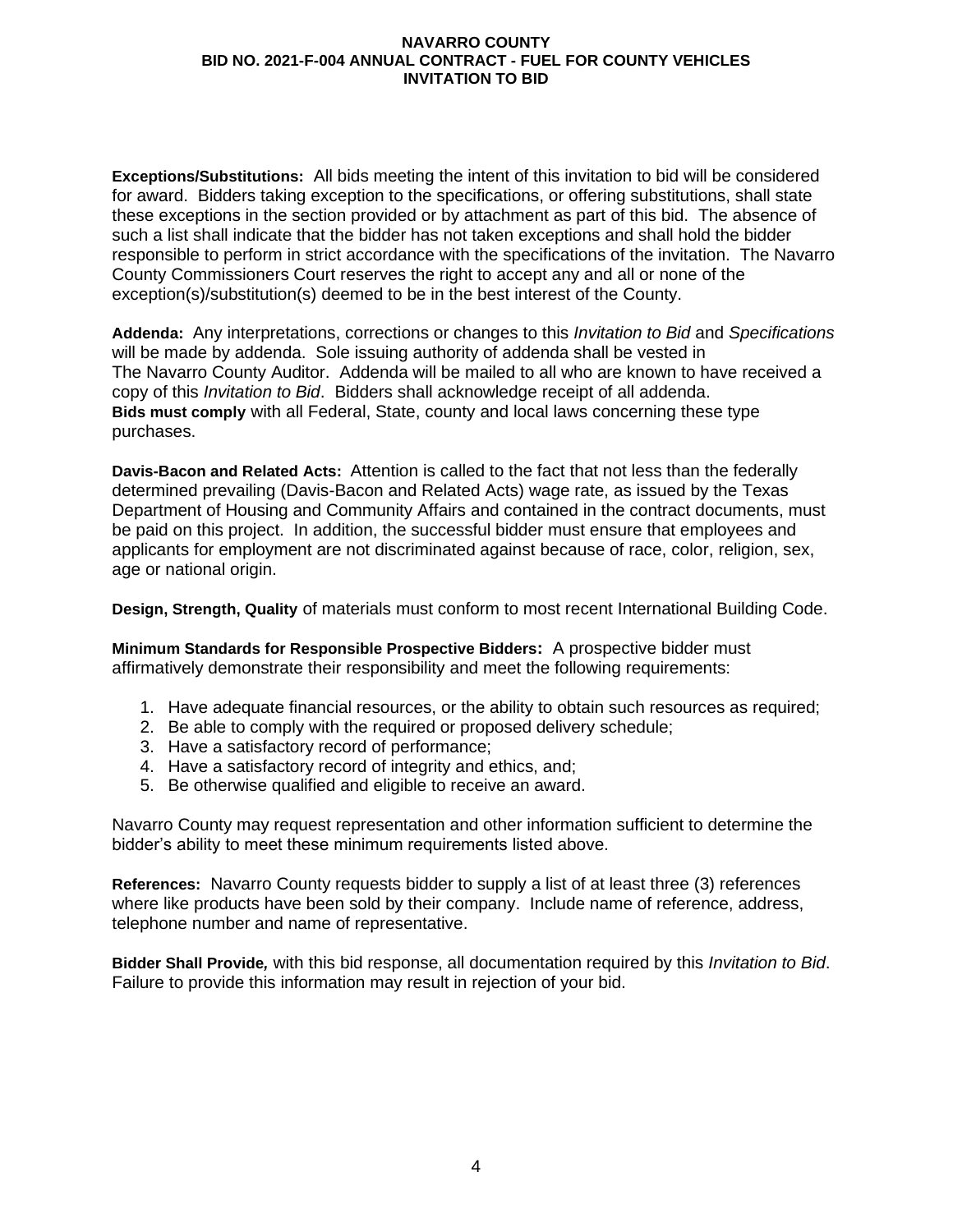**Successful Bidder Shall** defend, indemnify and save harmless Navarro County and all its officers, agents and employees from all suits, actions or other claims of any character, name and description brought for or on account of any injuries or damages received or sustained by any person, persons or property on account of any negligent act or fault of the successful bidder, or of any agent, employee, subcontractor or supplier in the execution of, or performance under, any contract which may result from bid award. Successful bidder indemnifies and will indemnify and save harmless Navarro County from liability, claim or demand on their part, agents, servants, customers and/or employees whether such liability, claim or demand arise from or happening upon or in any of the halls, elevators, entrances, stairways or approaches of or to the facilities within which the occupied premises are located. Successful bidder shall pay any judgment with costs which may be obtained against Navarro County growing out of such injury or damages.

**Insurance Requirements:** Any vendor that conducts business with Navarro County, whether it is for goods and/or services, must maintain lawful workers' compensation requirements and adequate liability limitations.

Within ten (10) days after contract award and prior to the commencement of any work or delivery, the County requires the successful vendor(s) to submit, to the County Auditor's Office, verification of the following coverages, showing Navarro County as the certificate holder with coverage dates inclusive to that of the contract award:

- a. **Workers' Compensation Coverage** meeting the acceptable requirements as established by the Texas Workers' Compensation Act, Title 5, Subtitle A, Texas Labor Code; and
- b. *General Liability Insurance* meeting the following limits **\$1,000,000 per occurrence/ aggregate**, including products and completed operations coverage.

Vendors and/or their freight contractors must be prepared to show coverage verification prior to entering upon Navarro County Premises. Failure to comply with lawful requirements or adequate liability requirements may result in delay of payments and/or cancellation of the contract.

**Termination of Contract:** This contract shall remain in effect until contract expires, delivery and acceptance of products and/or performance of services ordered or terminated by either party with thirty (30) days written notice prior to any cancellation. The successful bidder must state therein the reasons for such cancellation. Navarro County reserves the right to award canceled contract to the next lowest responsible bidder as it deems to be in the best interest of the County.

**Termination for Default:** Navarro County reserves the right to terminate the contract for default if Contractor/Bidder breaches any of the terms therein, including failure to comply with bidding requirements including warranties of Contractor/Bidder or if the Contractor/Bidder becomes insolvent or commits acts of bankruptcy. Such right of termination is in addition to and not in lieu of any other remedies which Navarro County may have in law or equity. Default may be construed as, but not limited to, failure to deliver the proper goods and/or services within the proper amount of time, and/or to properly perform any and all services required to Navarro County's satisfactions and/or to meet all other obligations and requirements. Navarro County may terminate the contract without cause upon thirty (30) days written notice.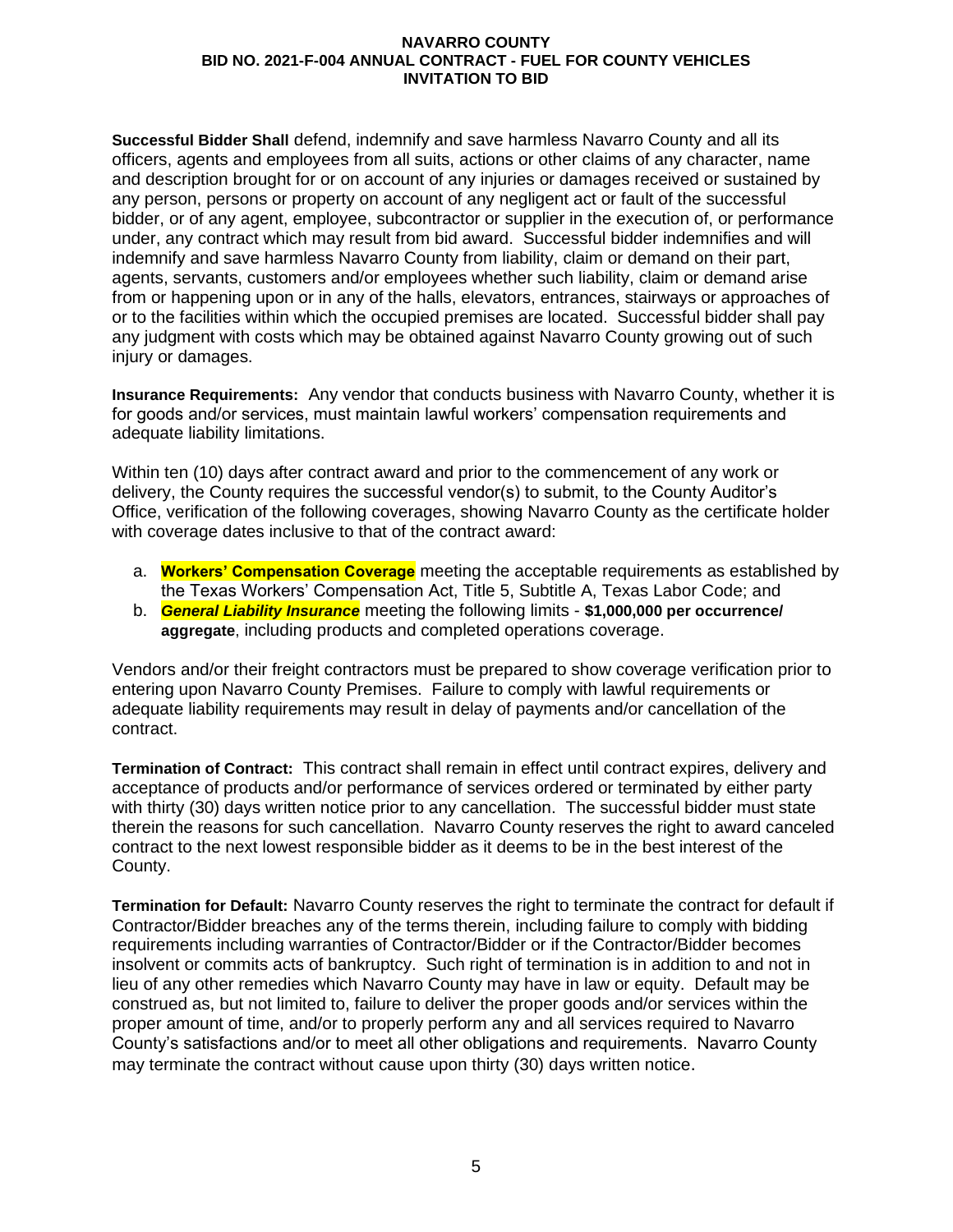**Notice:** Any notice provided by this bid (or required by law) to be given to the successful bidder by Navarro County shall be conclusively deemed to have been given and received on the next day after such written notice has been deposited in the mail in Corsicana, Texas, by Registered or Certified Mail with sufficient postage affixed thereto, provided this shall not prevent the giving of actual notice in any other manner.

**Purchase Order:** A purchase order will be generated by Navarro County to the successful bidder. The purchase order number must appear on all itemized invoices. Navarro County will not be held responsible for any orders placed/delivered without a valid current purchase order number.

**Packing Slips** or other suitable shipping documents shall accompany each shipment and shall show: (a) name and address of successful bidder, (b) delivery location, (c) Navarro County purchase order number and (d) descriptive information as to the terms(s) delivered, including description, quantity, number of containers, etc.

**Invoices:**Payment will be made from original vendor invoices only. Shipping documents will be considered informational only and will be held until an invoice is received. The County does not pay from monthly statements. Invoices shall show all information as stated above and mailed directly to the Navarro County Auditor's Office, 300 West 3rd Street, Suite 4, Corsicana, TX 75110.

**Payment** will be made upon receipt and acceptance, by the County, of the items ordered in accordance with the State of Texas "Prompt Payment Act", Article 610f, V.T.C.S. Successful bidder is required to pay subcontractors within ten (10) days.

**Items** supplied under this contract will be subject to the County's approval. Items found defective or not meeting specifications shall be picked up and replaced by the successful bidder at no expense to the County. If an item is not picked up within one (1) week after notification, the item will become a donation to the County for disposition.

**Testing:** Navarro County reserves the right to test equipment, supplies, material and goods proposed for quality, compliance with specifications and ability to meet the needs of the user. Demonstration units must be available for review.

**Warranties:** Contractor/Bidder shall furnish all data pertinent to warranties or guarantees which may apply. Contractor/Bidder may not limit or exclude any implied warranties. Contractor/Bidder warrants that product sold to the County shall conform to the standards established by the U.S. Department of Labor under the Occupational Safety and Health Act of 1970. In the event product does not conform to OSHA Standards, where applicable, Navarro County may return the product for correction or replacement at the Contractor's/Bidder's expense. If Contractor/Bidder fails to make the appropriate correction within a reasonable time, Navarro County may correct at the Contractor's/Bidder's expense.

**Remedies:** The successful bidder and Navarro County agree that both parties have all rights, duties and remedies available as stated in the Uniform Commercial Code.

**Venue:** This agreement will be governed and construed according to the laws of the State of Texas and is performable in Navarro County, Texas.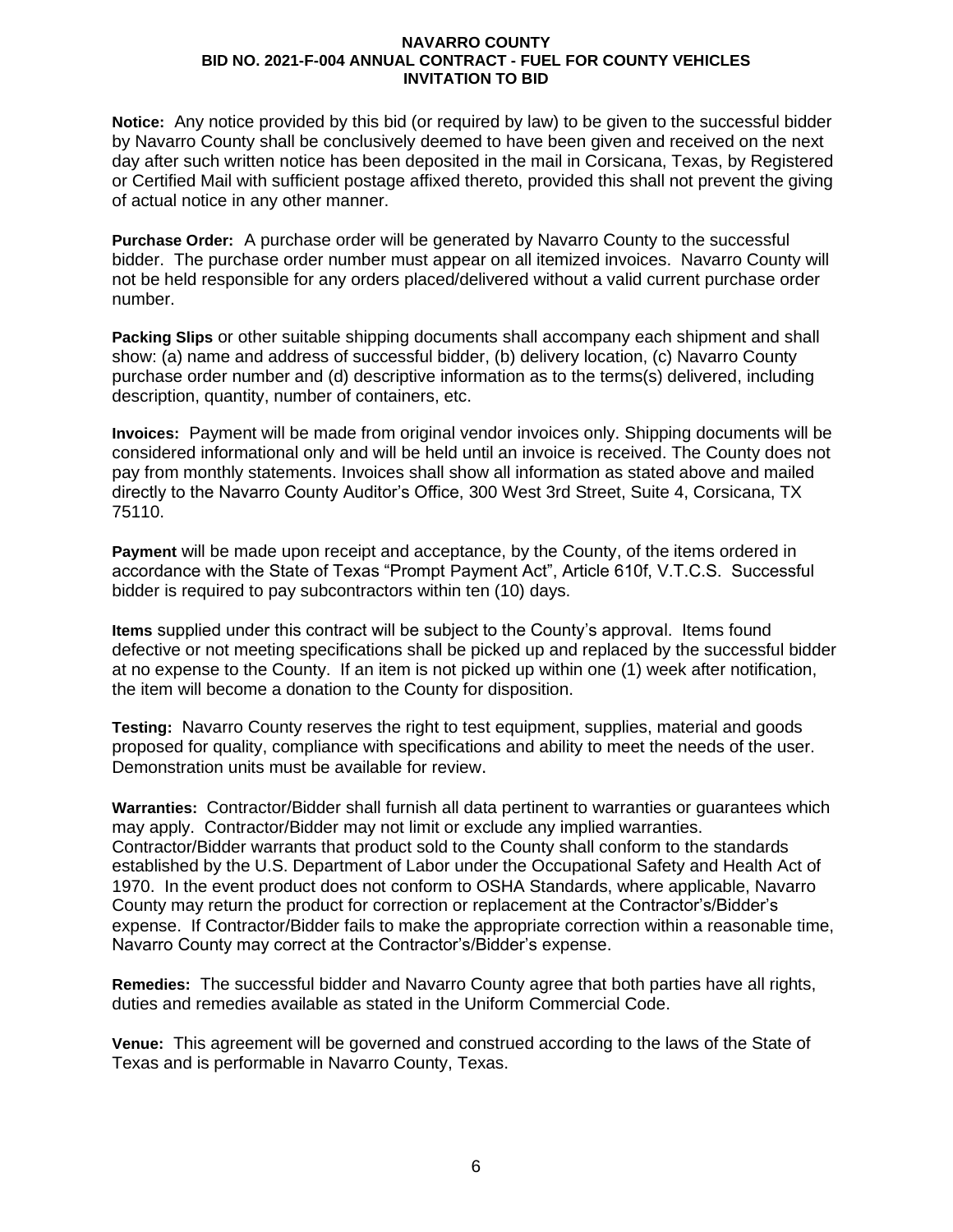**Assignment:** The successful bidder shall not sell, assign, transfer or convey this contract, in whole or in part, without the prior written consent of Navarro County.

**Silence of Specification:** The apparent silence of these specifications as to any detail or to the apparent omission of a detailed description concerning any point, shall be regarded as meaning that only the best commercial practices are to prevail. All interpretations of these specifications shall be made on the basis of this statement.

**Navarro County reserves the right** to make purchases from State Government Contracts or other vendors to meet County needs.

**Any Questions** concerning this *Invitation to Bid, Instructions/Terms of Contract,* and *Specifications* should be directed to the Navarro County Auditor's Office at 903-654-3095.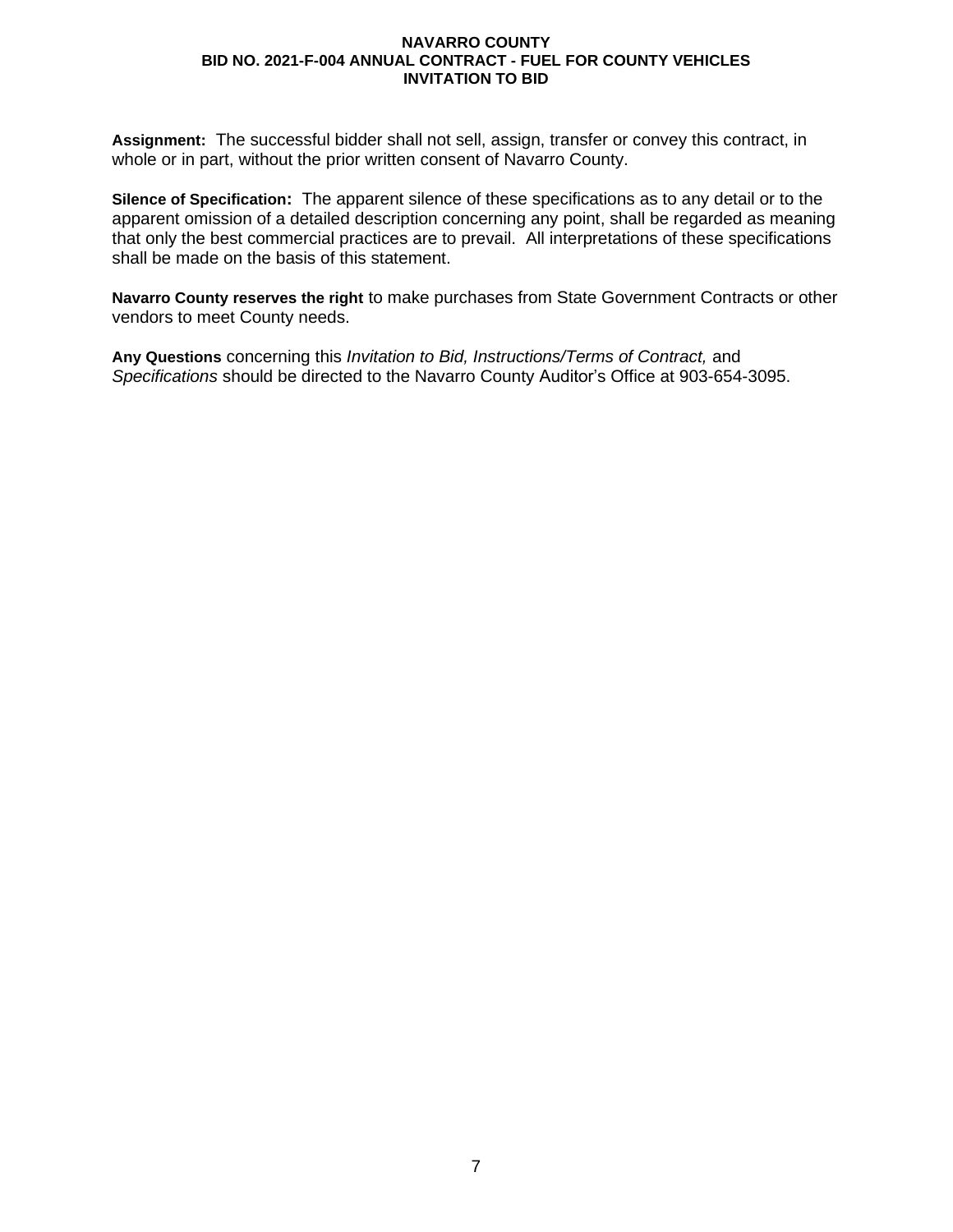Navarro County is requesting bids for **Annual Contract(s) for Fuel for County Vehicles** as described in the following specifications. The Contract Period will be for twelve (12) months effective October 1, 2020 through September 30, 2021.

## *Bids are binding under the Uniform Commercial Code.*

## **Product Specifications**

The respective types of fuels being sought under this contract are as follows:

- A Unleaded gasoline, American Society of Testing Materials (ASTM) Designation D439 (most recent issue) with a minimum rating of 87 (R+M/2 method).
- B Diesel fuel Minimum Cetane number of 42; Maximum Sulfur of 0.3 per ASTM Standards (most recent issue).

All fuels must be of the highest quality and free of foreign substances which present a potential hazard to county equipment or contamination of storage facilities.

### **Delivery Points**

Delivery locations will be as specified on individual purchase order. The storage tank capacities, above or below ground, for each location are as follows:

| <b>DELIVERY POINT</b>                                                                | <b>FUEL TYPE</b> | <u>TANK SIZE</u>           |
|--------------------------------------------------------------------------------------|------------------|----------------------------|
| <b>Sheriff</b><br><b>County Justice Center</b><br>312 W Second Ave.<br>Corsicana, TX | A                | 6,000                      |
| <b>Precinct 1</b><br>West Highway 22<br>Corsicana, TX                                | A<br>B           | 1,000; 500<br>2,500; 1,000 |
| <b>Precinct 2</b><br>East Highway 31<br>Kerens, TX                                   | A<br>В           | 1,000<br>1,000, 1,000      |
| <b>Precinct 3</b><br>West Highway 31<br>Dawson, TX                                   | A<br>В           | 2,000<br>3,000             |
| Richland, TX                                                                         | A<br>В           | 1,000; 550<br>2,000        |
| <b>Precinct 4</b><br><b>Blooming Grove, TX</b>                                       | A<br>В           | 1,000<br>1,000; 1,000      |
| Frost, TX<br>Purdon, TX                                                              | В<br>В           | 500<br>500                 |

Product must be metered by vendor at delivery point.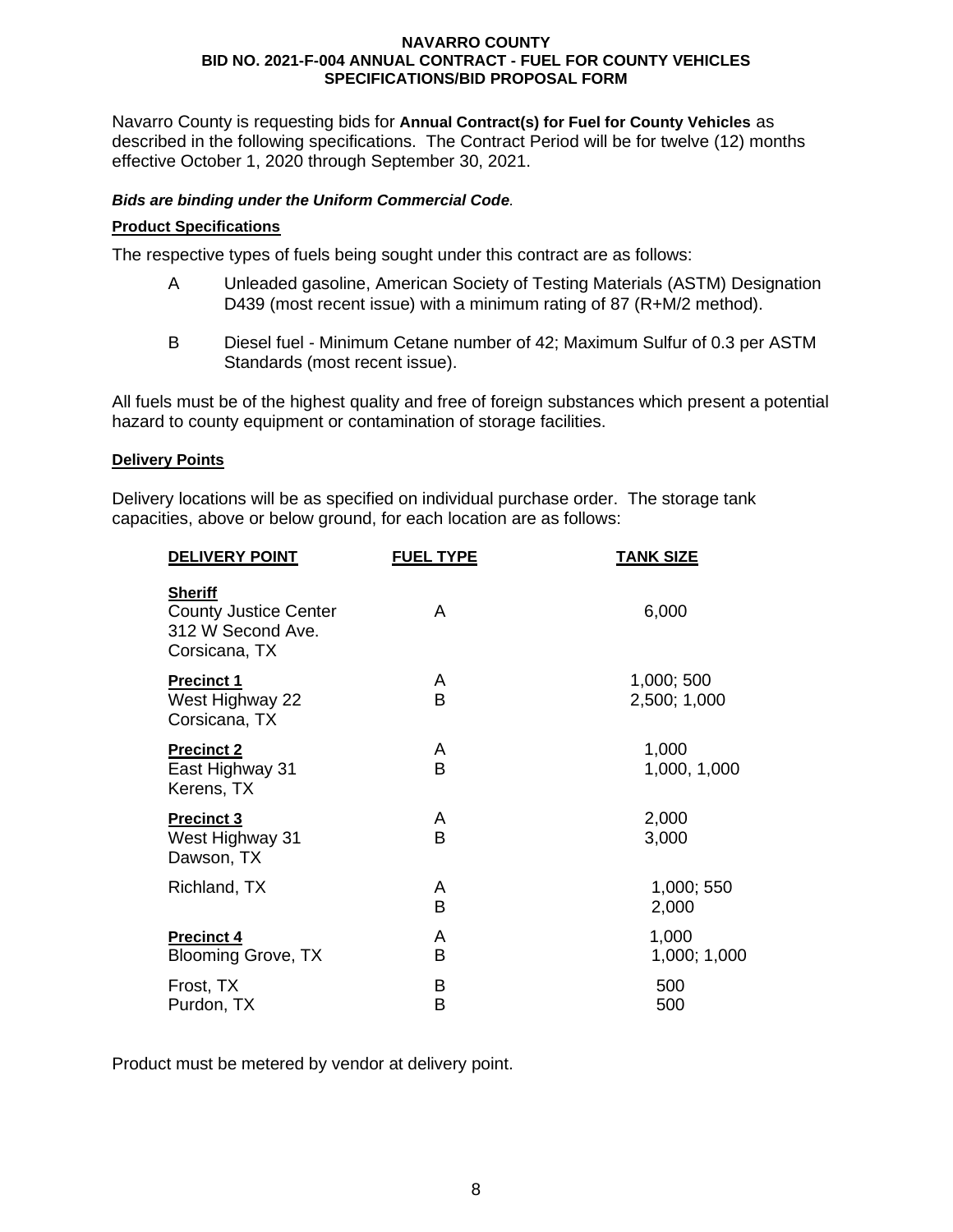## **Spillage and Cleanup**

The contractor shall be held responsible for all spillage that may occur during transit and unloading operations. They shall immediately report and cleanup any spillage. Failure to do so shall initiate corrective action and backcharge to the contractor of any incurred costs.

## **Pricing**

**The price quoted shall include the following:**

- 1. Rack or Tankwagon price from supplier;
- 2. State of Texas twenty cent (\$0.20) gasoline tax per gallon.
- 3. Freight charges; and
- 4. Bidders profit margin (to remain firm during the contract term).

## **The price quoted shall not include the following:**

1. Federal Excise tax as the County is tax exempt;

Tax exemption certificates will be supplies to the vendor as required.

Fluctuation of the posted rack or tankwagon price will be allowed throughout the term of this contract. The escalation shall be limited to a maximum of ten cents (\$0.10) per gallon (based on bid prices) over the term of the contract. De-escalation shall have no limit. In the event of an increase or decrease, no written notice shall be required unless the increase exceeds the ten cents (\$.010) per gallon maximum escalation, in which case no fuel shall be delivered under this contract and the vendor shall notify the County. The County will not pay more per gallon than is allowed under this contract. When the refiner's posted rack or tankwagon price changes, a copy of the refiner's posted rack or tankwagon price in effect must accompany the invoice at the time of delivery.

## **Ordering Information**

Orders for delivery will be made by telephone with a purchase order number. Bidder is to indicate in the space provided in the bid response form the name of the person to contact and the telephone number to place delivery orders. Deliveries are to be made within one (1) working day of the time the request for delivery is made. For the purpose of this contract, working days are 8:00 a.m. through 3:00 p.m., Monday through Friday, excluding County holidays.

#### **Delivery and Invoicing**

A delivery ticket must accompany each shipment and the delivery ticket shall include a terminal fill receipt with gallons shown. Each delivery ticket shall also include the posted rack or tankwagon price for that particular shipment. Deliveries are to be invoiced separately and each invoice shall designate the department receiving the fuel. A copy of the posted rack of tankwagon price shall accompany invoices at the time of delivery if rack or tankwagon price has changed since the last delivery.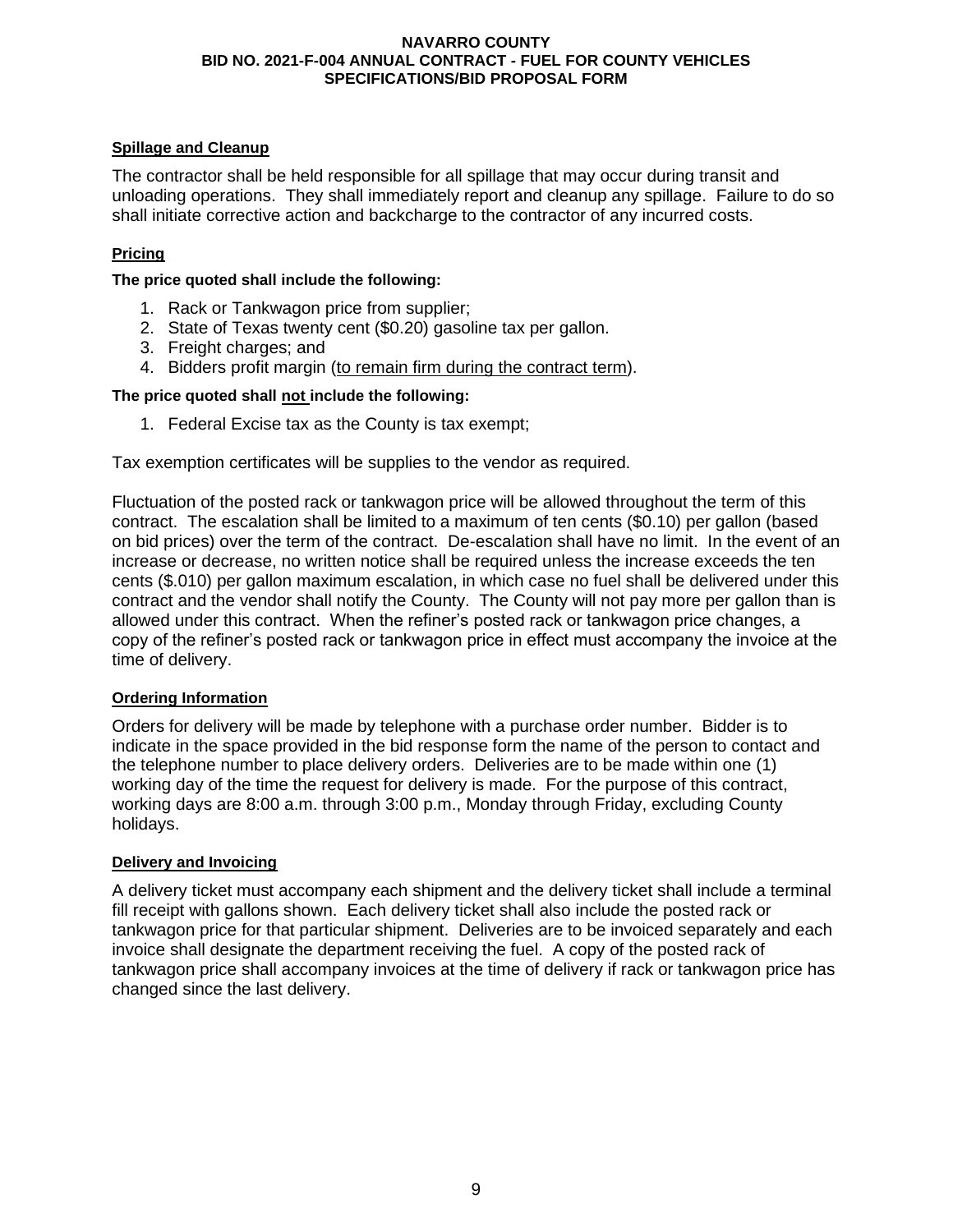| FIRM SUBMITTING BID                         |         | <b>FEDERAL ID NUMBER</b> |
|---------------------------------------------|---------|--------------------------|
| <b>ADDRESS</b>                              |         |                          |
| CITY, STATE, ZIP                            |         |                          |
| NAME AND TITLE OF INDIVIDUAL SUBMITTING BID |         |                          |
| TELEPHONE NO.                               | FAX NO. | <b>E-MAIL ADDRESS</b>    |
| SIGNATURE OF AUTHORIZED REPRESENTATIVE      |         | <b>DATE</b>              |

l,

Having read and understood the instruction, terms and conditions and specifications, we submit the following bid:

For the purpose of low bid determinations, the bidder is to bid the posted rack price plus profit margin, freight charges and applicable taxes, as of 12:00 noon, Friday, August 21, 2020. A copy of the refiner's posted rack price for this day must accompany the bid. *Failure to include a rack price sheet will be considered for bid rejection.*

**Unleaded Gasoline 87 Octane** (Include State gasoline tax but not federal excise tax)

|                    | Rack or Tankwagon Price<br><b>August 21, 2020</b> | \$  |      |
|--------------------|---------------------------------------------------|-----|------|
|                    | State of Texas Tax                                | \$  | 0.20 |
|                    | <b>Freight Charges</b>                            | \$  |      |
|                    | Firm Profit Margin                                | \$  |      |
|                    | <b>Total Cost per Gallon</b>                      | \$  |      |
|                    |                                                   |     |      |
| <b>Diesel Fuel</b> |                                                   |     |      |
|                    | Rack or Tankwagon Price<br><b>August 21, 2020</b> | \$  |      |
|                    | State of Texas Tax                                | \$. | 0.20 |
|                    | <b>Freight Charges</b>                            | \$  |      |
|                    | Firm Profit Margin                                | \$  |      |
|                    | <b>Total Cost per Gallon</b>                      | \$  |      |
|                    | <b>Primary Distributor</b>                        |     |      |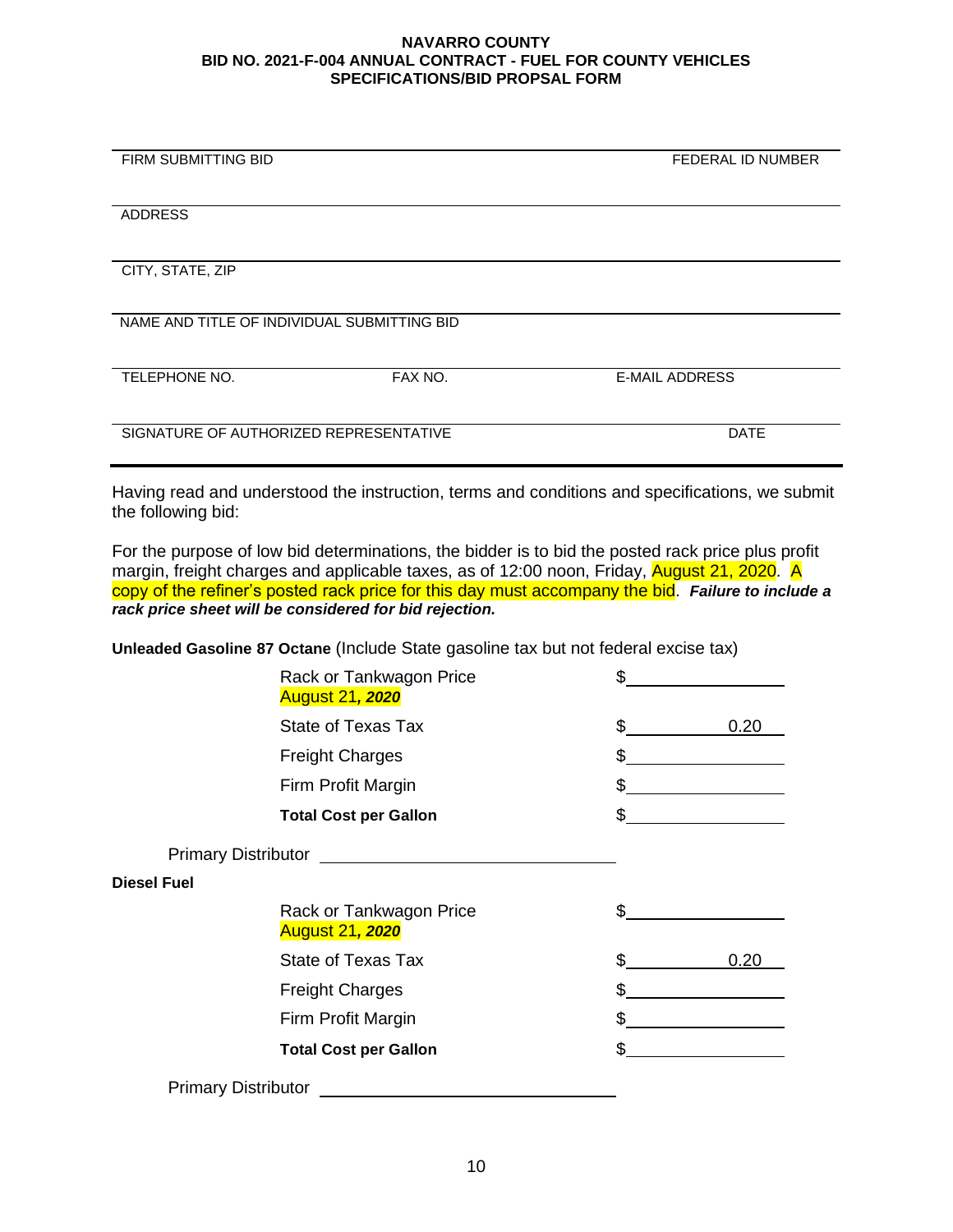## **BID PROPOSAL AFFIDAVIT**

The undersigned certifies that the bid prices in this proposal have been carefully reviewed and are submitted as correct and final. He further certifies that the bidder agrees to furnish any and/or all items upon which prices are extended at the price(s) offered, and upon the conditions contained in the specifications of the Invitation to Bid. The period of acceptance of this bid proposal will be thirty (30) calendar days from the date of the bid opening.

| <b>STATE OF TEXAS</b>    | S                                                                                                  |  |
|--------------------------|----------------------------------------------------------------------------------------------------|--|
| <b>COUNTY OF NAVARRO</b> | $\S$                                                                                               |  |
|                          | BEFORE ME, the undersigned authority, a Notary Public in and for the State of Texas, on this       |  |
|                          |                                                                                                    |  |
|                          | being duly sworn, did depose and say: "I, _________________________________, am a duly             |  |
|                          |                                                                                                    |  |
|                          | been authorized to execute the foregoing bid proposal on their behalf. I hereby certify that the   |  |
|                          | foregoing proposal has not been prepared in collusion with any other bidder or other person or     |  |
|                          | persons engaged in the same line of business prior to the official opening of this bid. Further, I |  |
|                          | certify that the bidder is not now, nor has he been for the past six (6) months, directly or       |  |
|                          | indirectly concerned in any pool or agreement or combination, to control the price of the          |  |
|                          | services or materials bid on, or to influence any person or persons to bid or not to bid thereon.  |  |
|                          |                                                                                                    |  |
|                          |                                                                                                    |  |
|                          |                                                                                                    |  |
|                          |                                                                                                    |  |
|                          |                                                                                                    |  |

 Telephone: By: Title: (Type of Print Name) Signature: experience of the state of the state of the state of the state of the state of the state of the state of the state of the state of the state of the state of the state of the state of the state of the state of th SUBSCRIBED AND SWORN to before me by the above named on this the wave of  $\overline{\phantom{a}}$ , 20  $\overline{\phantom{a}}$ .

Notary Public in and for the State of Texas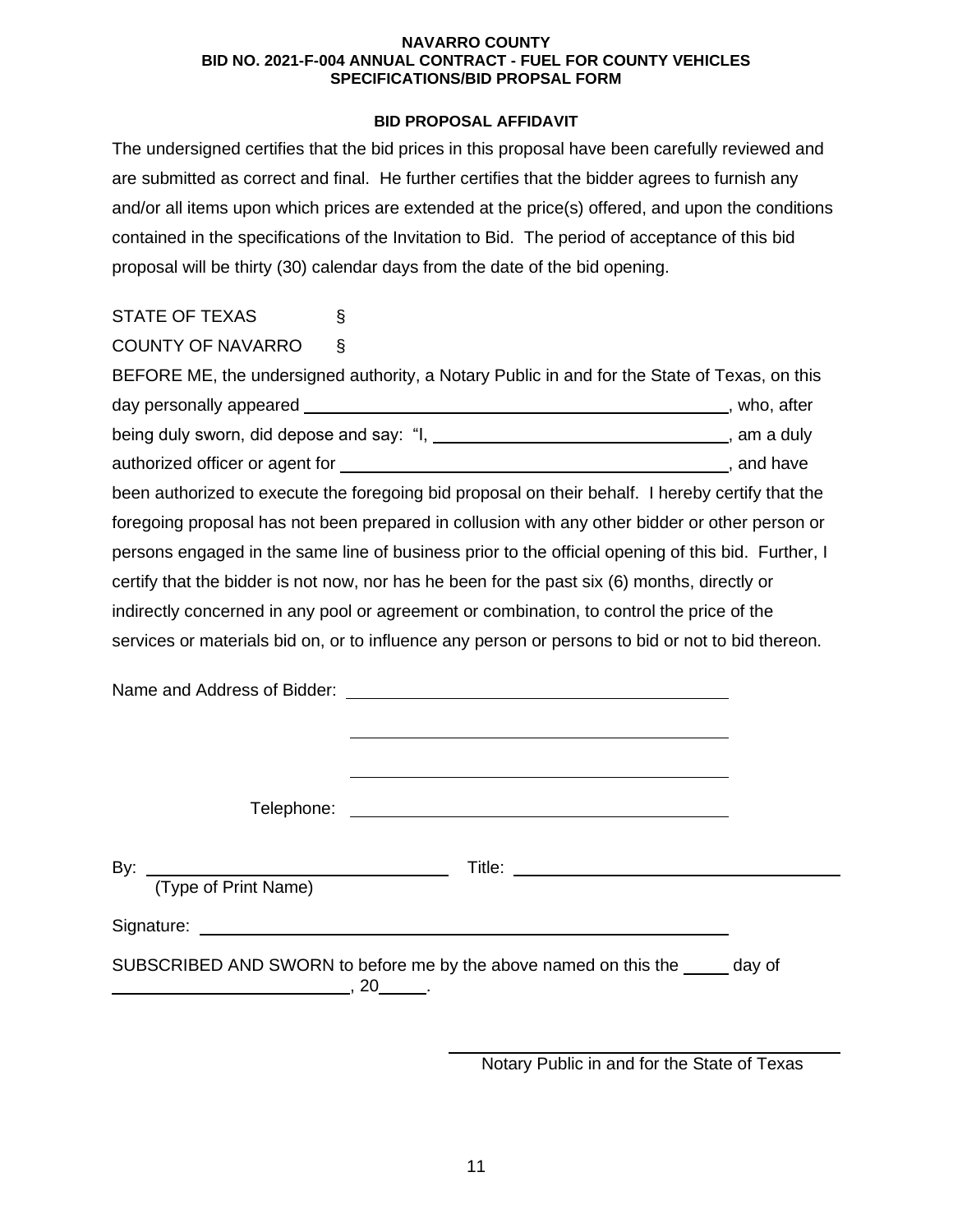## **VENDOR REFERENCES**

| proposal. This form must be returned with your proposal. |                                                      | Please list three (3) references of current customers who can verify the quality of service your<br>company provides. The County prefers customers of similar size and scope of work to this                                  |  |
|----------------------------------------------------------|------------------------------------------------------|-------------------------------------------------------------------------------------------------------------------------------------------------------------------------------------------------------------------------------|--|
| <b>REFERENCE 1</b>                                       |                                                      |                                                                                                                                                                                                                               |  |
|                                                          |                                                      |                                                                                                                                                                                                                               |  |
| Address:                                                 |                                                      |                                                                                                                                                                                                                               |  |
|                                                          |                                                      | Contact Person/Title: Letter and the contract of the contract of the contract of the contract of the contract of the contract of the contract of the contract of the contract of the contract of the contract of the contract |  |
|                                                          |                                                      | Phone: _________________  Fax: _________________  e-mail: ______________________                                                                                                                                              |  |
| Contract Period: _____________________                   |                                                      | Scope of Work: <u>______________________</u>                                                                                                                                                                                  |  |
| <b>REFERENCE 2</b>                                       |                                                      |                                                                                                                                                                                                                               |  |
| Address:                                                 |                                                      |                                                                                                                                                                                                                               |  |
|                                                          |                                                      |                                                                                                                                                                                                                               |  |
|                                                          |                                                      |                                                                                                                                                                                                                               |  |
| Contract Period: ________________________                |                                                      | Scope of Work: <u>_______________________</u>                                                                                                                                                                                 |  |
| <b>REFERENCE 3</b>                                       |                                                      |                                                                                                                                                                                                                               |  |
| Address:                                                 |                                                      | <u> 1989 - Johann Harry Harry Harry Harry Harry Harry Harry Harry Harry Harry Harry Harry Harry Harry Harry Harry</u>                                                                                                         |  |
|                                                          |                                                      |                                                                                                                                                                                                                               |  |
|                                                          |                                                      |                                                                                                                                                                                                                               |  |
| <b>Contract Period:</b>                                  | <u> 2000 - Jan Barnett, fransk politik (d. 1982)</u> | Scope of Work:                                                                                                                                                                                                                |  |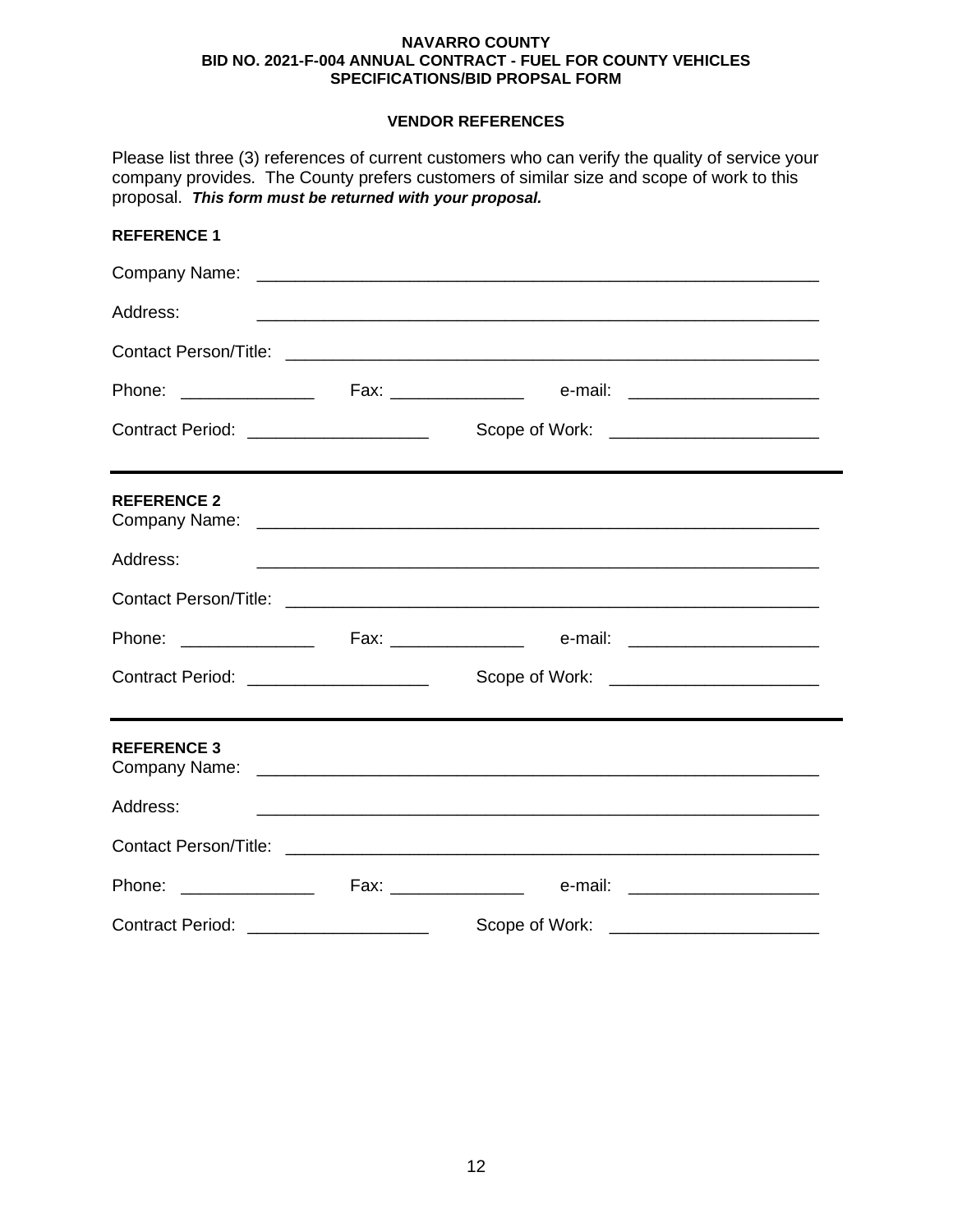| CONFLICT OF INTEREST QUESTIONNAIRE<br>For vendor or other person doing business with local governmental entity                                                                                                                                                                         | <b>FORM CIQ</b> |  |  |
|----------------------------------------------------------------------------------------------------------------------------------------------------------------------------------------------------------------------------------------------------------------------------------------|-----------------|--|--|
| This questionnaire reflects changes made to the law by H.B. 1491, 80th Leg., Regular Session.                                                                                                                                                                                          | OFFICE USE ONLY |  |  |
| This questionnaire is being filed in accordance with Chapter 176, Local Government Code<br>by a person who has a business relationship as defined by Section 176.001(1-a) with a local<br>governmental entity and the person meets requirements under Section 176.006(a).              | Date Received   |  |  |
| By law this questionnaire must be filed with the records administrator of the local governmental<br>entity not later than the 7th business day after the date the person becomes aware of facts<br>that require the statement to be filed. See Section 176.006, Local Government Code. |                 |  |  |
| A person commits an offense if the person knowingly violates Section 176.006, Local<br>Government Code. An offense under this section is a Class C misdemeanor.                                                                                                                        |                 |  |  |
| Name of person who has a business relationship with local governmental entity.                                                                                                                                                                                                         |                 |  |  |
| $\overline{2}$<br>Check this box if you are filing an update to a previously filed questionnaire.                                                                                                                                                                                      |                 |  |  |
| (The law requires that you file an updated completed questionnaire with the appropriate filing authority not<br>later than the 7th business day after the date the originally filed questionnaire becomes incomplete or inaccurate.)                                                   |                 |  |  |
| 3<br>Name of local government officer with whom filer has employment or business relationship.                                                                                                                                                                                         |                 |  |  |
| Name of Officer                                                                                                                                                                                                                                                                        |                 |  |  |
| This section (item 3 including subparts A, B, C & D) must be completed for each officer with whom the filer has an<br>employment or other business relationship as defined by Section 176.001(1-a), Local Government Code. Attach additional<br>pages to this Form CIQ as necessary.   |                 |  |  |
| A. Is the local government officer named in this section receiving or likely to receive taxable income, other than investment<br>income, from the filer of the questionnaire?                                                                                                          |                 |  |  |
| No<br>Yes                                                                                                                                                                                                                                                                              |                 |  |  |
| B. Is the filer of the questionnaire receiving or likely to receive taxable income, other than investment income, from or at the<br>direction of the local government officer named in this section AND the taxable income is not received from the local<br>governmental entity?      |                 |  |  |
| No<br>Yes                                                                                                                                                                                                                                                                              |                 |  |  |
| C. Is the filer of this questionnaire employed by a corporation or other business entity with respect to which the local<br>government officer serves as an officer or director, or holds an ownership of 10 percent or more?                                                          |                 |  |  |
| No<br>Yes                                                                                                                                                                                                                                                                              |                 |  |  |
| D. Describe each employment or business relationship with the local government officer named in this section.                                                                                                                                                                          |                 |  |  |
| 4                                                                                                                                                                                                                                                                                      |                 |  |  |
| Signature of person doing business with the governmental entity                                                                                                                                                                                                                        | Date            |  |  |

Adopted 06/29/2007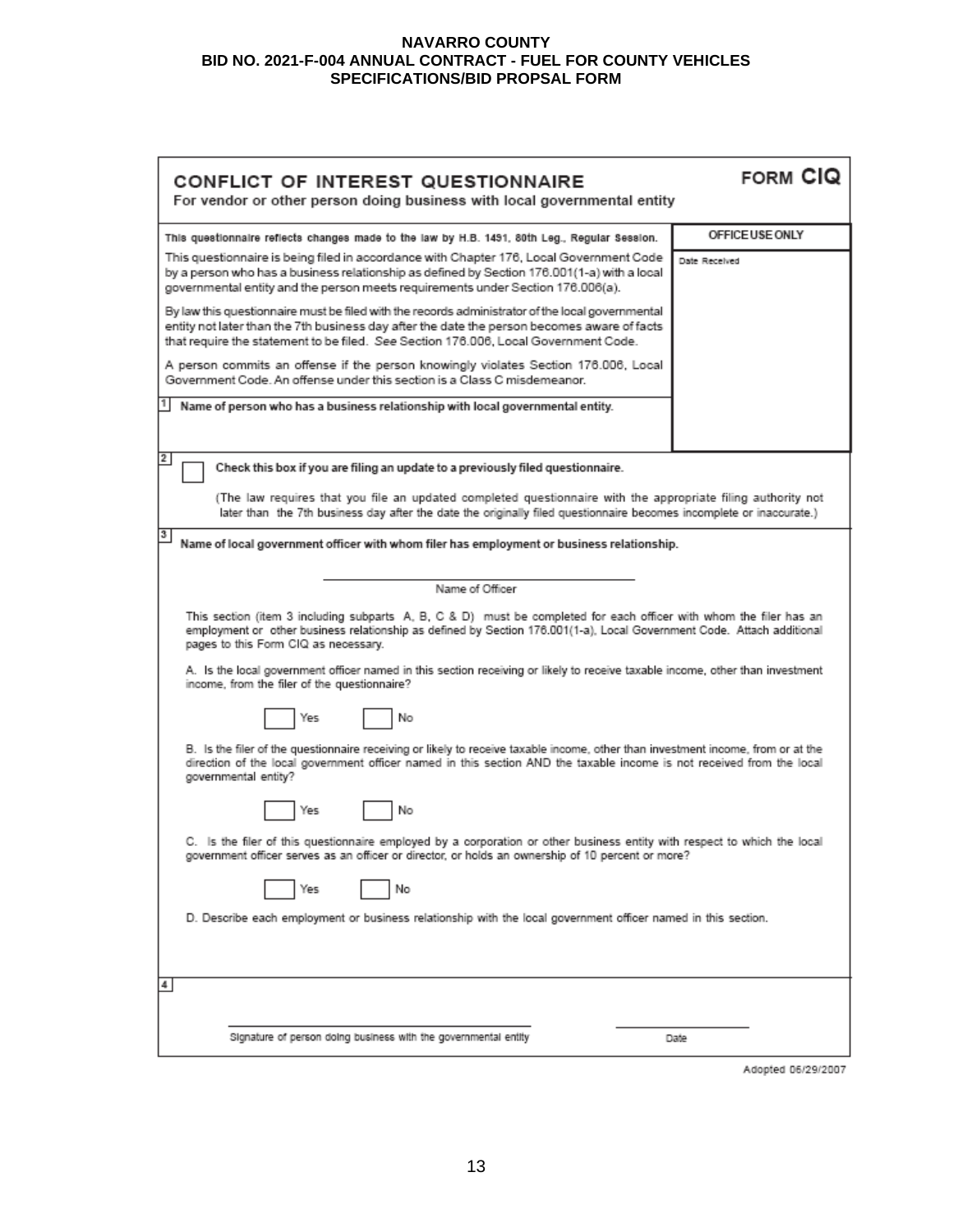## **Contract Checklist**

This project will be bid, let and constructed according to the International Building Code 2006 Standards and the Texas Department of Transportation 2004 Standard Specifications for Construction and Maintenance of Highways, Streets and Bridges.

Following are required Documents to be submitted with the Bid Form:

A Statement of Bidder's Qualifications must be completed and submitted with the Bid Form.

A Conflict of Interest Questionnaire must be completed and submitted with the Bid Form.

A list of references must be submitted with the form.

A Bid Proposal Affidavit must be submitted with the Bid Form.

If any statements were *not* checked please provide an explanation in the given area below.

\_\_\_\_\_\_\_\_\_\_\_\_\_\_\_\_\_\_\_\_\_\_\_\_\_\_\_\_\_\_\_\_\_\_\_\_\_\_\_\_\_\_\_\_\_\_\_\_\_\_\_\_\_\_\_\_\_\_\_\_\_\_\_\_ \_\_\_\_\_\_\_\_\_\_\_\_\_\_\_\_\_\_\_\_\_\_\_\_\_\_\_\_\_\_\_\_\_\_\_\_\_\_\_\_\_\_\_\_\_\_\_\_\_\_\_\_\_\_\_\_\_\_\_\_\_\_\_\_ \_\_\_\_\_\_\_\_\_\_\_\_\_\_\_\_\_\_\_\_\_\_\_\_\_\_\_\_\_\_\_\_\_\_\_\_\_\_\_\_\_\_\_\_\_\_\_\_\_\_\_\_\_\_\_\_\_\_\_\_\_\_\_\_ \_\_\_\_\_\_\_\_\_\_\_\_\_\_\_\_\_\_\_\_\_\_\_\_\_\_\_\_\_\_\_\_\_\_\_\_\_\_\_\_\_\_\_\_\_\_\_\_\_\_\_\_\_\_\_\_\_\_\_\_\_\_\_\_ \_\_\_\_\_\_\_\_\_\_\_\_\_\_\_\_\_\_\_\_\_\_\_\_\_\_\_\_\_\_\_\_\_\_\_\_\_\_\_\_\_\_\_\_\_\_\_\_\_\_\_\_\_\_\_\_\_\_\_\_\_\_\_\_ \_\_\_\_\_\_\_\_\_\_\_\_\_\_\_\_\_\_\_\_\_\_\_\_\_\_\_\_\_\_\_\_\_\_\_\_\_\_\_\_\_\_\_\_\_\_\_\_\_\_\_\_\_\_\_\_\_\_\_\_\_\_\_\_ \_\_\_\_\_\_\_\_\_\_\_\_\_\_\_\_\_\_\_\_\_\_\_\_\_\_\_\_\_\_\_\_\_\_\_\_\_\_\_\_\_\_\_\_\_\_\_\_\_\_\_\_\_\_\_\_\_\_\_\_\_\_\_\_ \_\_\_\_\_\_\_\_\_\_\_\_\_\_\_\_\_\_\_\_\_\_\_\_\_\_\_\_\_\_\_\_\_\_\_\_\_\_\_\_\_\_\_\_\_\_\_\_\_\_\_\_\_\_\_\_\_\_\_\_\_\_\_\_ \_\_\_\_\_\_\_\_\_\_\_\_\_\_\_\_\_\_\_\_\_\_\_\_\_\_\_\_\_\_\_\_\_\_\_\_\_\_\_\_\_\_\_\_\_\_\_\_\_\_\_\_\_\_\_\_\_\_\_\_\_\_\_\_

> \_\_\_\_\_\_\_\_\_\_\_\_\_\_\_\_\_\_\_\_\_\_\_\_\_ Contractor Signature Date